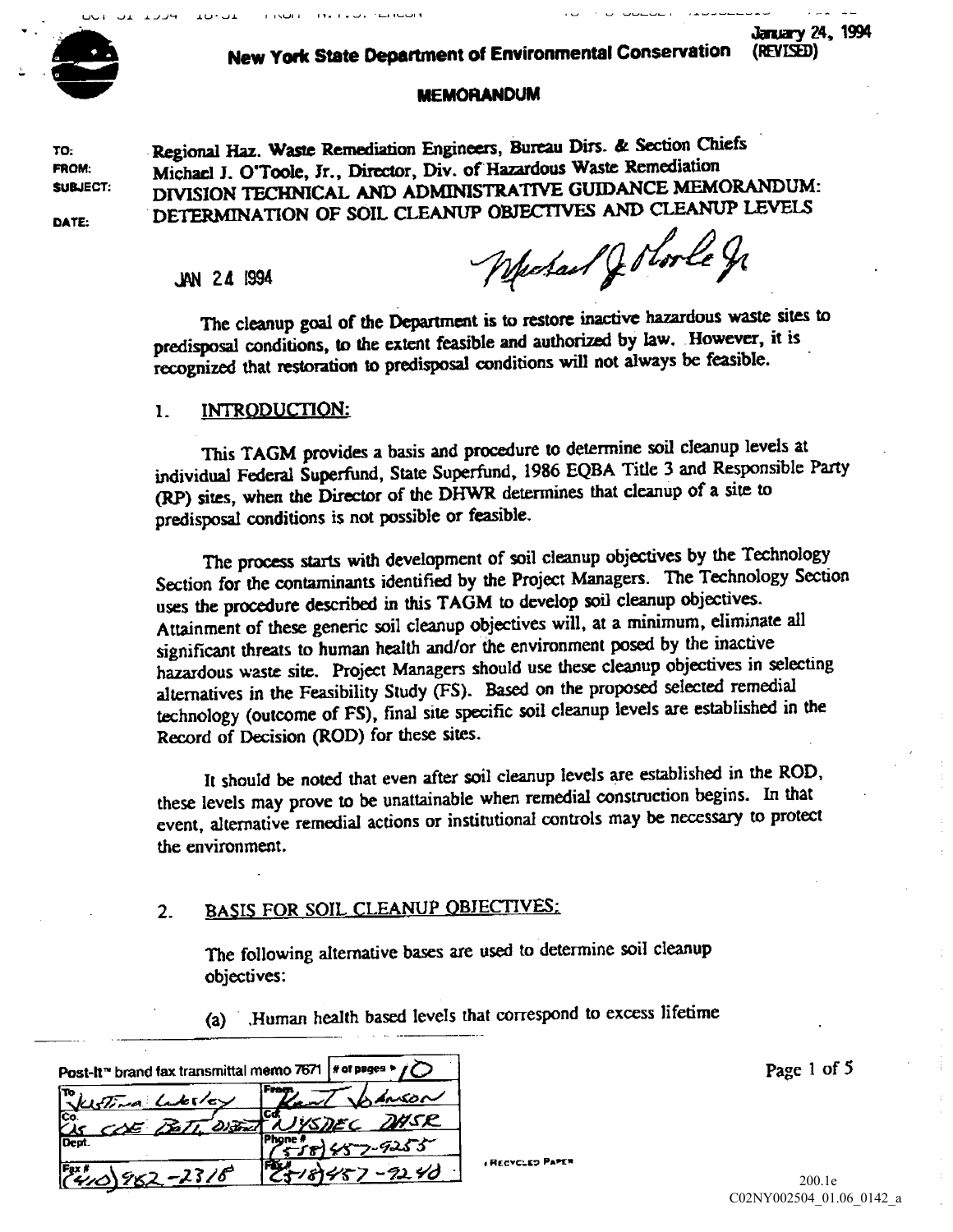cancer risks of one in a million for Class  $A<sup>1</sup>$  and  $B<sup>2</sup>$  carcinogens. or one in 100,000 for Class  $C<sup>3</sup>$  carcinogens. These levels are contained in USEPA's Health Effects Assessment Summary Tables (HEASTs) which are compiled and updated quarterly by the NYSDEC's Division of Hazardous Substances Regulation;

- Human health based levels for systemic toxicants, calculated from Reference  $\mathbf{b}$ Doses (RfDs). RfDs are an estimate of the daily exposure an individual (including sensitive individuals) can experience without appreciable risk of health effects during a lifetime. An average scenario of exposure in which children ages one to six (who exhibit the greatest tendency to ingest soil) is assumed. An intake rate of 0.2 gram/day for a five-year exposure period for a 16-kg child is assumed. These levels are contained in USEPA's Health Effects Assessment Summary Tables (HEASTs) which are compiled and updated quarterly by the NYSDEC's Division of Hazardous Substances Regulation
- Environmental concentrations which are protective of  $(c)$ groundwater/drinking water quality; based on promulgated or proposed New York State Standards
- Background values for contaminants; and  $(d)$
- Detection limits.  $(e)$

recommendation on the appropriate cleanup objective is based on the criterion that produces the most stringent cleanup level using criteria a, b, and c for organic chemicals, and criteria a, b, and d for heavy metals. If criteria a and/or b are below criterion d for a contaminant, its background value should be used as the cleanup objective. However, cleanup objectives developed using this approach must be, at a minimum, above the method detection limit (MDL) and it is preferable to have the soil cleanup objectives above the Contract Required Quantitation Limit (CRQL) as defined by NYSDEC. If the cleanup objective of a compound is "non-detectable", it should mean that it is not detected at the MDL. Efforts should be made to obtain the best MDL detection possible when selecting a laboratory and analytical protocol.

The water/soil partitioning theory is used to determine soil cleanup objectives which would be protective of groundwater/drinking water quality for its best use. This theory is conservative in nature and assumes that contaminated soil and groundwater are in direct contact This theory is based upon the ability of organic matter in soil to adsorb organic chemicals. The approach predicts the maximum amount of contamination that may remain in soil so that leachate from the contaminated soil will not violate groundwater and/or drinking water

Page 2 of  $5$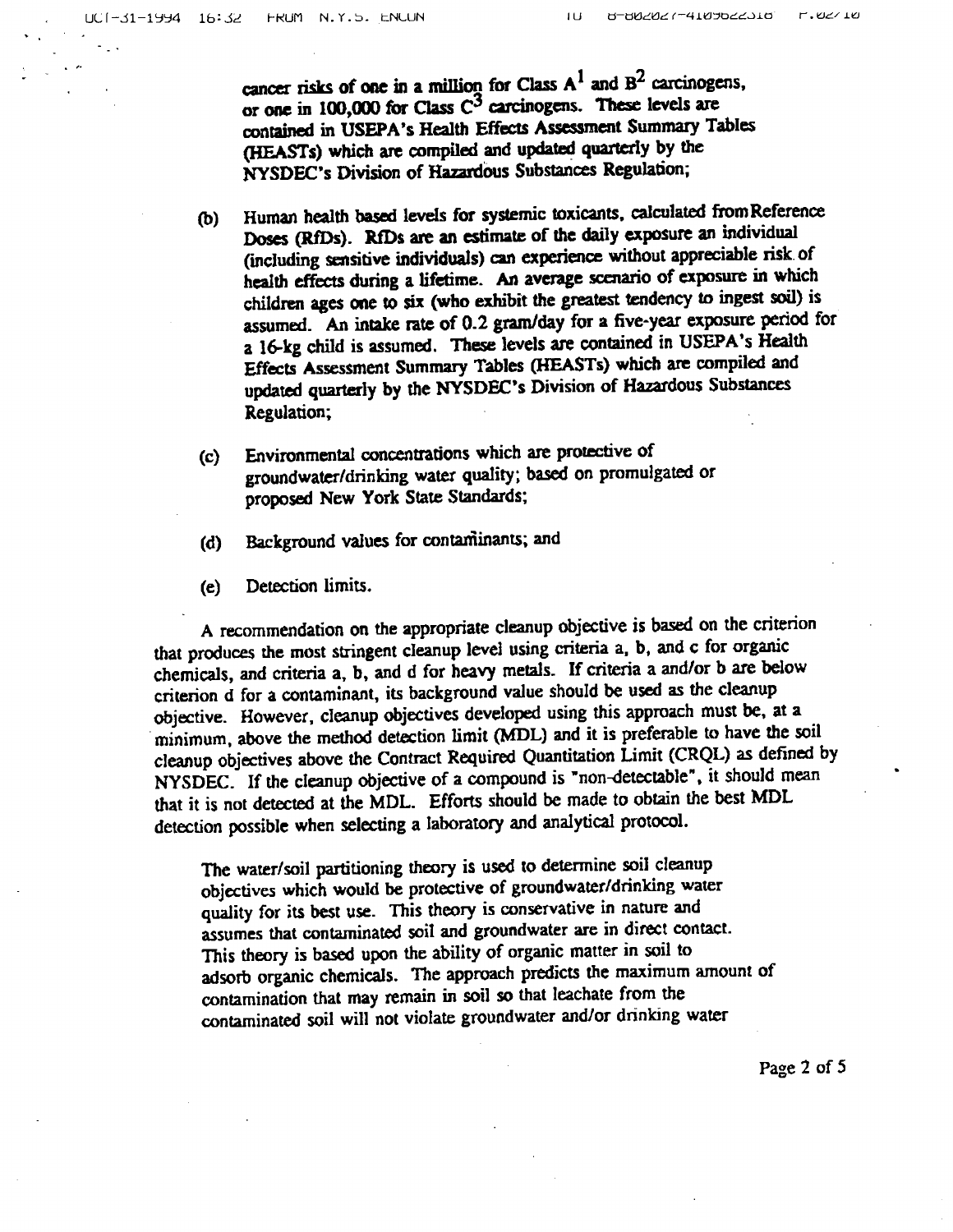## standards

- Class are proved human carcinogens  $(1)$
- Class B are probable human carcinogens  $(2)$
- Class C are possible human carcinogens  $(3)$

This approach is not used for heavy metals, which do not partition appreciably into soil organic matter. For heavy metals, eastern USA or New York State soil background values may be used as soil cleanup objectives. A list of values that have been tabulated is attached. Soil background data near the site, if available, is preferable and should be used as the cleanup objective for such metals. Background samples should be free from the influences of this site and any other source of contaminants. Ideal background samples may be obtained from uncontaminated upgradient and upwind locations.

# DETERMINATION OF SOIL CLEANUP GOALS FOR ORGANICS IN SOIL  $3.$ FOR PROTECTION OF WATER OUALITY

Protection of water quality from contaminated soil is a two-part problem. The first is predicting the amount of contamination that will leave the contaminated media as leachate. The second part of the problem is to determine how much of that contamination will actually contribute to a violation of groundwater standards upon reaching and dispersing into groundwater. Some of the contamination which initially leaches out of soil will be absorbed by other soil before it reaches groundwater. Some portion will be reduced through natural attenuation or other mechanism

# PART A: PARTITION THEORY MODEL

There are many test and theoretical models which are used to predict leachate quality given a known value of soil contamination. The Water-Soil Equilibrium Partition Theory is used as a basis to determine soil standard or contamination limit for protection of water quality by most of the models currently in use. It is based on the ability of organic carbon in soil to adsorb contamination. Using a water quality value which may not be exceeded in leachate and the partition coefficient method, the equilibrium concentration (Cs) will be expressed in the same units as the water standards. The following expression is used

Allowable Soil Concentration  $Cs = f x Koc x Cw \dots (1)$ 

Where:  $f =$  fraction of organic carbon of the natural soil medium.

Page 3 of 5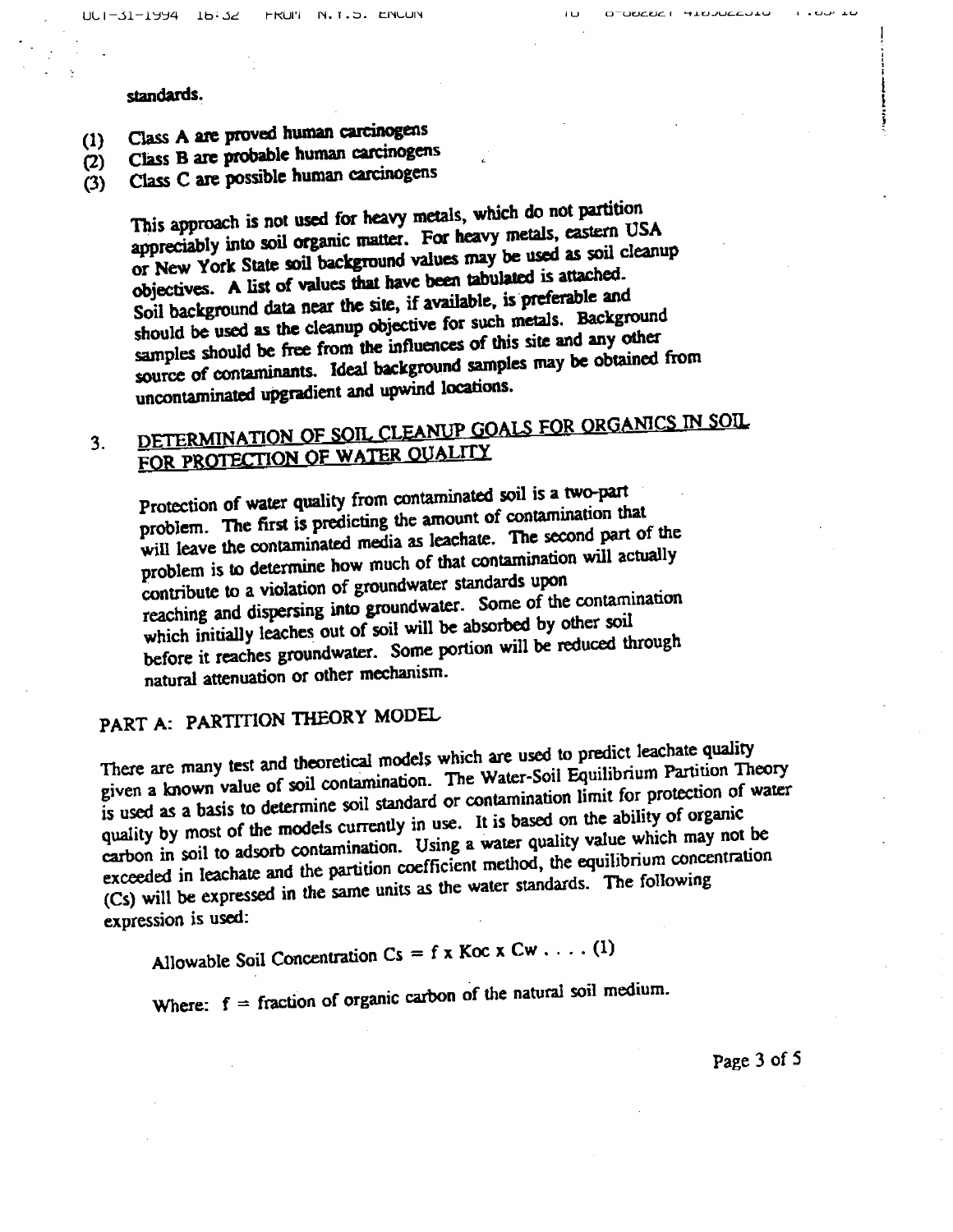$\overline{1}$ 

U UDCOCI HIDJULLUIU

 $Koc =$  partition coefficient between water and soil media. Koc can be estimated by the following equation:

# $log Koc = 3.64 - 0.55 log S$

 $S =$  water solubility in ppm  $Cw =$  appropriate water quality value from TOGS 1.1.1

Most Koc and S values are listed in the Exhibit A-1 of the USEPA Superfund Public Health Evaluation Manual (EPA/540/1-86/060). The Koc values listed in this manual should be used for the purpose. If the Koc value for a contaminant is not listed, it should be estimated using the above mentioned equation.

# PART B: PROCEDURE FOR DETERMINATION OF SOIL CLEANUP OBJECTIVES

When the contaminated soil is in the unsaturated zone above the water table, many mechanisms are at work that prevent all of the contamination that would leave the contaminated soil from impacting groundwater. These mechanisms occur during transport and may work simultaneously. They include the following: (1) volatility, (2) sorption and desorption, (3) leaching and diffusion, (4) transformation and degradation, and (5) change in concentration of contaminants after reaching and/or mixing with the groundwater surface. To account for these mechanisms, a correction factor of 100 is used to establish soil cleanup objectives. This value of 100 for the correction is consistent with the logic used by EPA in its Dilution Attenuation Factor (DAF) approach for EP Toxicity and TCLP. (Federal Register/Vol. 55, No. 61, March 29, 1990/Pages 11826-27). Soil cleanup objectives are calculated by multiplying the allowable soil concentration by the correction factor. If the contaminated soil is very close  $( $3' - 5'$ )$ to the groundwater table or in the groundwater, extreme caution should be exercised when using the correction factor of 100 (one hundred) as this may not give conservative cleanup objectives. For such situations the Technology Section should be consulted for site-specific cleanup objectives.

Soil cleanup objectives are limited to the following maximum values. These values are consistent with the approach promulgated by the States of Washington and Michigan.

- Total VOCs  $\leq$  10 ppm.
- Total Semi VOCs < 500 ppm.  $\bf{D}$
- Individual Semi VOCs  $\leq$  50 ppm.  $2)$
- $3)$ Total Pesticides  $\leq 10$  ppm.

One concern regarding the semi-volatile compounds is that some of these compounds are  $4)$ so insoluble that their Cs values are fairly large. Experience (Draft TOGS on Petroleum

Page 4 of 5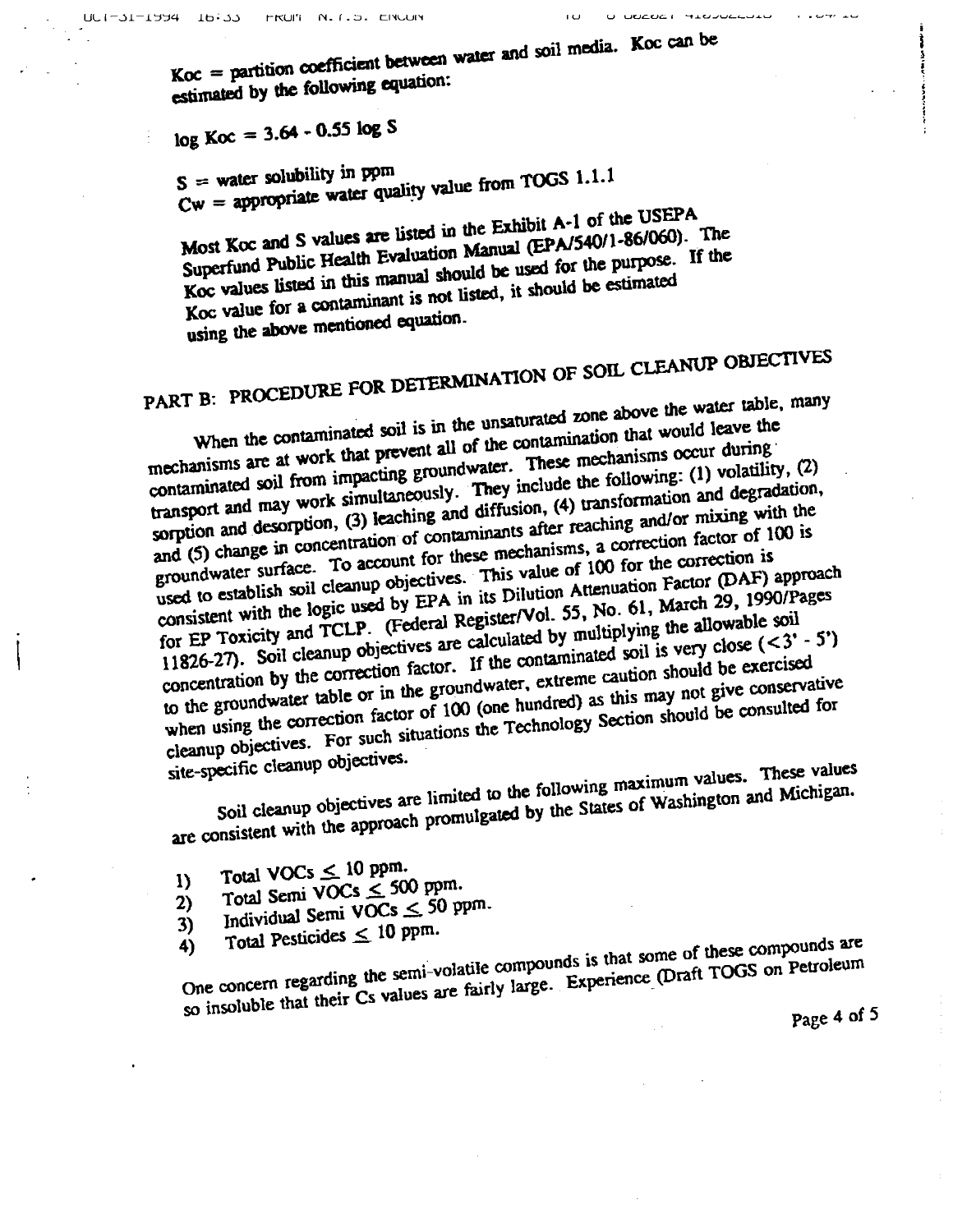Contaminated Soil Guidance) has shown that soil containing some of these insoluble substances at high concentrations can exhibit a distinct odor even though the substance will not leach from the soil. Hence any time a soil exhibits a discernible odor nuisance, it shall not be considered clean even if it has met the numerical criteria

### DETERMINATION OF FINAL CLEANUP LEVELS: 4.

 $L$ -i i de ja korralı i un endisi

Recommended soil cleanup objectives should be utilized in the development of final cleanup levels through the Feasibility Study (FS) process. During the FS, various alternative remedial actions developed during the Remedial Investigation (RI) are initially screened and narrowed down to the list of potential alternative remedial actions that will be evaluated in detail. These alternative remedial actions arc evaluated using the criteria discussed in TAGM 4030, Selection of Remedial Actions at Inactive Hazardous Waste Sites, revised May 15, 1990, and the preferred remedial action will be selected. After the detailed evaluation of the preferred remedial action, the final cleanup levels which can be actually achieved using the preferred remedial action must be established. Remedy selection, which will include final cleanup levels, is the subject of TAGM 4030.

Recommended soil cleanup objectives that have been calculated by the Technology Section are presented in Appendix A. These objectives are based on a soil organic carbon content of  $1\%$  (0.01) and should be adjusted for the actual organic carbon content if it is known. For determining soil organic carbon content, use attached USEPA method (Appendix B). Please contact the Technology Section, Bureau of Program Management for soil cleanup objectives not included in Appendix A.

## **Attachments**

 $cc:$  T. Jorling J. Lacey<br>
Lacey<br>
Lacey<br>
Lacey<br>
Lacey<br>
Lacey<br>
Lacey<br>
Lacey<br>
Lacey<br>
Lacey<br>
Lacey<br>
Lacey<br>
Lacey<br>
Lacey<br>
Lacey<br>
Lacey<br>
Lacey<br>
Lacey<br>
Lacey<br>
Lacey<br>
Lacey<br>
Lacey<br>
Lacey<br>
Lacey<br>
Lacey<br>
Lacey<br>
Lacey<br>
Lacey<br>
Lacey<br>
Lacey<br>
Lacey<br>
La M. Gerstman A. DeBarbieri Persson E. Sullivan A. Carlson T. Donovan M. Birmingham C. Sullivan D. Johnson J. Eckl B. Hogan R. Davies Regional Directors P. Counterman

J. Davis R. Dana Regional Engineers Goddard Regional Solid and Haz Waste Engrs McCandless Regional Citizen Participation Spec.

Page 5 of 5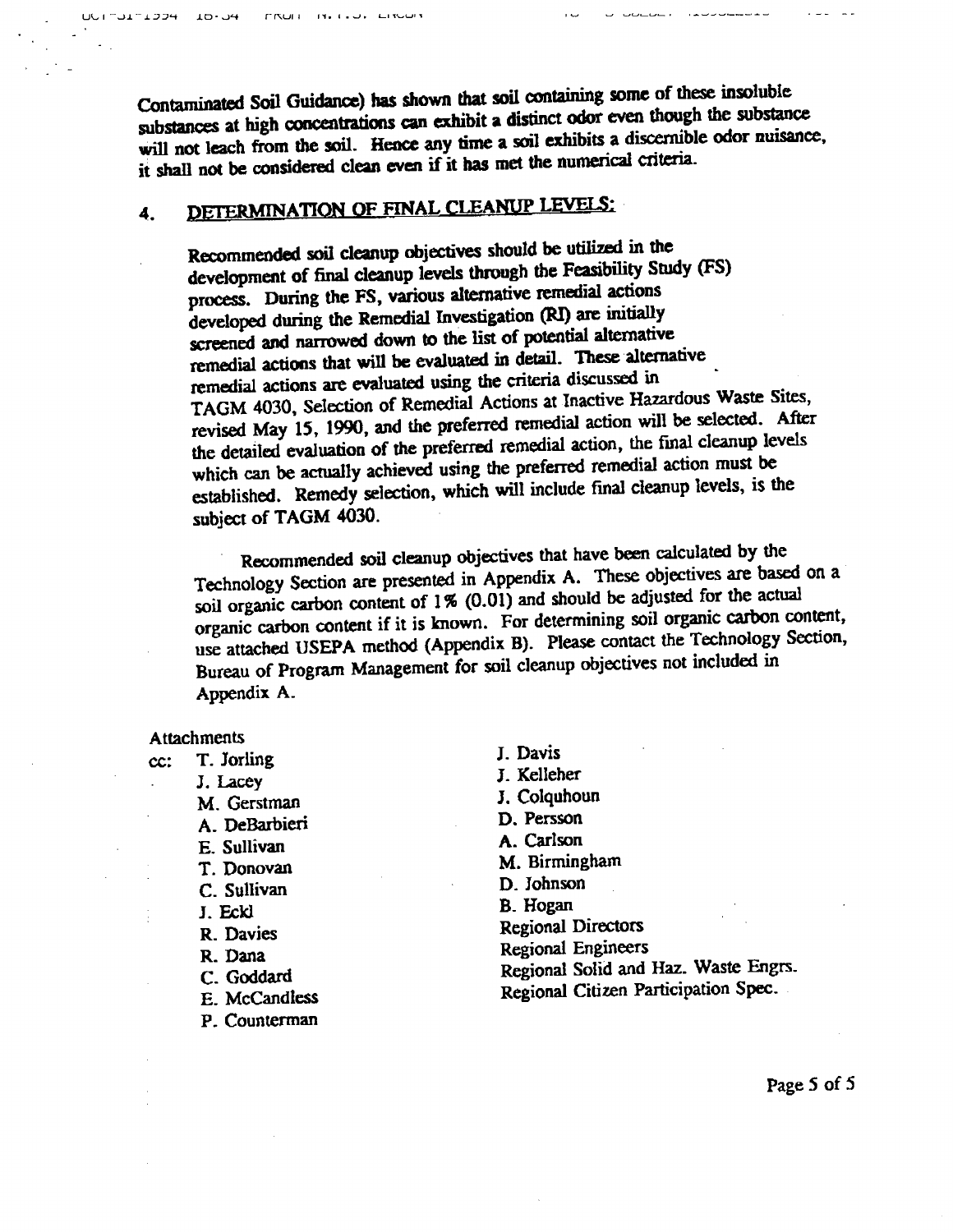$\mathbf{u}$ 

## APPENDIX A TABLE 1

Recommended soil clearap objectives (mg/kg or ppm)

Volatile Organic Contaminants

|                            |                                        |                                                                 |                                       | $^{\bullet\bullet}$<br>ь                                     | <b>USEPA Health Besed</b> |                              |                      |                                          |
|----------------------------|----------------------------------------|-----------------------------------------------------------------|---------------------------------------|--------------------------------------------------------------|---------------------------|------------------------------|----------------------|------------------------------------------|
| Contaminant                | Partition<br>coefficient<br><b>Koc</b> | <b>Groundwater</b><br>Standards/<br>Criteria CV<br>ug/l or ppb. | Attowable<br>Soil cand.<br>ppm.<br>Cs | Soil Clearup<br>objectives to<br>Protect GM<br>Quality (ppm) | (m)<br><b>Carcinogens</b> | Systemic<br><b>Toxicants</b> | <b>CRQL</b><br>(qpb) | ees.<br>Rec.soil<br>Cirup Dbjc:<br>(pcm) |
|                            |                                        | 50                                                              | 0.0011                                | 0.11                                                         | K/A                       | 8,000                        | 10                   | 0.2                                      |
| <b>Acetone</b>             | 2.2                                    | 0.7                                                             | 0.0006                                | 0.06                                                         | 24                        | M/A                          | 5                    | 0.06                                     |
| <b>Benzene</b>             | 83                                     |                                                                 | 0.027                                 | 2.7                                                          | <b>K/A</b>                | 300,000                      | 5                    | 2.7                                      |
| Benzoic Acid               | 54*                                    | 50                                                              | 0.003                                 | 0.3                                                          | N/A                       | 4,000                        | 10                   | 0.3                                      |
| <b>Z-Butanone</b>          | $4.5*$                                 | 50                                                              | 0.027                                 | 2.7                                                          | <b>N/A</b>                | 8,000                        | 5                    | 2.7                                      |
| Carbon Disulfide           | 54*                                    | 50                                                              | 0.006                                 | 0.6                                                          | 5,4                       | 60                           | 5                    | 0.6                                      |
| Carbon Tetrachloride       | 110*                                   | \$.                                                             | 0.017                                 | 1.7                                                          | $\mathbf{H}/\mathbf{A}$   | 2,000                        | Ś.                   | 1.7                                      |
| Chlorobenzene              | 330                                    | 5.                                                              | 0.019                                 | 1.9                                                          | <b>N/A</b>                | <b>M/A</b>                   | 10                   | 1.9                                      |
| Chloroethane               | 37 <sup>o</sup>                        | 50                                                              | 0.003                                 | 0.30                                                         | 114                       | 600                          | 5                    | 0.3                                      |
| Chioraform                 | 31                                     | $\overline{r}$                                                  | N/A                                   | N/A                                                          | N/A                       | <b>H/A</b>                   | 5                    | N/A                                      |
| Dibromochloromethane       | N/A                                    | 50                                                              | 0.079                                 | 7.9                                                          | M/A                       | N/A                          | 330                  | 7.9                                      |
| 1.2-Dichlorobenzene        | 1,700                                  | 4.7                                                             |                                       | 1.55                                                         | K/A                       | N/A                          | 330                  | 1.6                                      |
| 1.3-Dichlorobenzene        | $310 -$                                | 5.                                                              | 0.0155                                | 8.5                                                          | N/A                       | N/A                          | 330                  | 8.5                                      |
| 1,4-Dichlorobenzene        | 1,700                                  | 5                                                               | 0.085                                 | 0.2                                                          | M/A                       | $\frac{M}{A}$                | 5                    | 0.2                                      |
| 1,1-Dichloroethane         | 30                                     | 5                                                               | 0.002                                 | 0.1                                                          | 7.7                       | N/A                          | 5                    | 0.1                                      |
| 1.2-Dichioroethane         | 14                                     | 5                                                               | 0.001                                 |                                                              | 12                        | 700                          | 5.                   | 0.4                                      |
| 1.1-Dichioroethene         | 65                                     | 5                                                               | 0.004                                 | 0.4                                                          | $\mathbf{H}/\mathbf{A}$   | 2,000                        | 5                    | 0.3                                      |
| 1,2-Dichloroethene(trans)  | 59                                     | 5                                                               | 0.003                                 | 0.3                                                          | $M_A$                     | N/A                          | 5                    | 0.3                                      |
| 1,3-dichtoropropane        | 51                                     | 5                                                               | 0.003                                 | 0.3                                                          | K/A                       | 8,000                        | 5                    | 5.5                                      |
| Ethylbenzene               | 1,100                                  | 5                                                               | 0.055                                 | 5.5                                                          |                           |                              |                      |                                          |
| 113 Freon(1,1,2 Trichtoro- |                                        |                                                                 |                                       |                                                              |                           | 200,000                      | 5                    | 6.0                                      |
| 1,2,2 Trif(uoroethane)     | 1,230*                                 | 5                                                               | 0.060                                 | 6.0                                                          | N/A                       | 5.000                        | 5                    | 0.1                                      |
| <b>Methylene</b> chloride  | 21                                     | 5                                                               | 0.001                                 | 0.1                                                          | 93                        | N/A                          | 10                   | 1.0                                      |
| 4-Nethyl-2-Pentanone       | $19 -$                                 | 50                                                              | 0.01                                  | 1.0                                                          | N/A                       | 800                          | 5                    | 1.4                                      |
| Tetrachloroethene          | 277                                    | 5.                                                              | 0.014                                 | 1.4                                                          | 14                        | 7,000                        | 5                    | 0.B                                      |
| 1,1,1-Trichloroethane      | 152                                    | 5                                                               | 0.0076                                | 0.76                                                         | $\mathbf{K}/\mathbf{A}$   |                              | S                    | 0.6                                      |
| 1.1.2.2-Tetrachloroethane  | 118                                    | 5                                                               | 0.006                                 | 0.6                                                          | 35                        | $N/\lambda$                  | 5                    | 0.4                                      |
|                            | 68                                     | 5                                                               | 0.0034                                | 0.34                                                         | W/A                       | 80                           | 330                  | 3.4                                      |
| 1.2.3-trichloropropane     | $670 -$                                | 5                                                               | 0.034                                 | 3.4                                                          | N/A                       | N/A                          |                      | 1.5                                      |
| 1.2.4-Trichlorobenzene     | 300                                    | 5                                                               | 0.015                                 | 1.5                                                          | $x/\lambda$               | 20,000                       | 5                    | 0.7                                      |
| Toluene                    | 126                                    | 5                                                               | 0.007                                 | 0.70                                                         | 64                        | N/A                          | 5                    | 0.2                                      |
| Trichloroethene            | 57                                     | 2                                                               | 0.0012                                | 0.12                                                         | N/A                       | X/A                          | 10                   | 1.2                                      |
| Vinyl chloride             |                                        | 5                                                               | 0.012                                 | 1.2                                                          | <b>K/A</b>                | 200,000                      |                      |                                          |
| Xylenes                    | 240                                    |                                                                 |                                       |                                                              |                           |                              |                      |                                          |

a. Atlowable Soil Concentration  $Cs = f x$  CM  $x$  Koc

- b. Soil cleanup objective = Cs x Correction Factor (CF)
- N/A Is not available
- Partition coefficient is calculated by using the following equation: tog Koc = -0.55 tog  $s + 3.64$ , where S is solubility in water in ppm. All other Koc values are experimental values.
- \*\* Correction Factor (CF) of 100 is used as per TAGN PAO46
- \*\*\* As per TAGH #4046, Total VOCs < 10 ppm.
- Note; Soil clearup objectives are developed for soil organic carbon content (f) of 1%, and should be adjusted for the actual soil organic carbon content if it is known.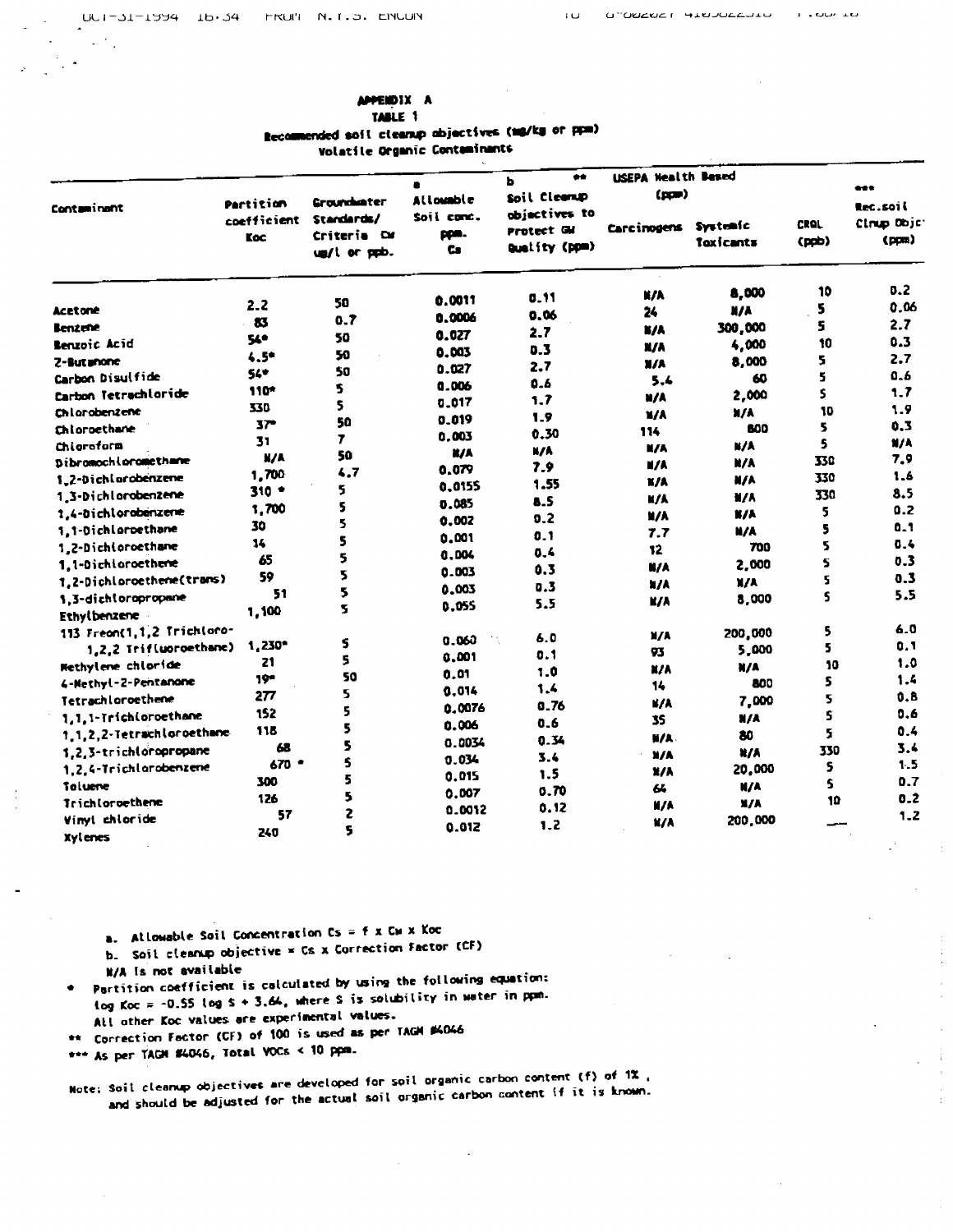$\mathbf{r}$ 

 $\bar{z}$ 

 $\frac{1}{2}$  $\frac{1}{3}$ 

 $\bar{z}$ 

APPENDIX A (cont.) TABLE 2

Recommended Soil Cleanup Objectives (mg/kg or ppm)

|  |  |  |  |  | Semi-Volatile Organic Contaminants |
|--|--|--|--|--|------------------------------------|
|--|--|--|--|--|------------------------------------|

|                                  |               |                             | ٠                         | $\bullet\bullet$<br>ь       | USEPA Health Based            |                                     |       |                      |                            |
|----------------------------------|---------------|-----------------------------|---------------------------|-----------------------------|-------------------------------|-------------------------------------|-------|----------------------|----------------------------|
| Contaminant                      |               | Partition<br>coefficient    | Groundwater<br>Standards/ | Allowable<br>Soit conc.     | Soil Cleanup<br>objectives to | (ppm)                               |       | <b>CRGL</b><br>(ppb) | lec, soi l<br>Cinip Objet. |
|                                  | Koc           | Criteria Cu<br>un/l or pob. | pps.<br>Cs.               | Protect GU<br>Quality (ppm) | Carc inogent                  | <b>Systemic</b><br><b>Toxicants</b> |       | (ppn)                |                            |
|                                  | 4,600         | 20                          | 0.9                       | 90.0                        | WA.                           | 5,000                               | 330   | 50.0***              |                            |
| <b>Acenaphthene</b>              | 2,056*        | 20                          | 0,41                      | 41.0                        | M <sub>A</sub>                | $\frac{1}{2}$                       | 330   | 41.0                 |                            |
| Acenaphthylene                   | 13.8          | 5                           | 0.001                     | 0.1                         | 123                           | $\frac{M}{A}$                       | 330   | 0.1                  |                            |
| Aniline                          | 14,000        | 50                          | 7.00                      | 700.0                       | W/A                           | 20,000                              | 330   | 50.0 ***             |                            |
| <b>Anthracene</b>                | 1,380,000     | 0.002                       | 0.03                      | 3.0                         | 0.224                         | N/A                                 | 330   | <b>0.224 or MDI</b>  |                            |
| Benzo(a)anthraceme               | 5,500,000     | 0.002(10)                   | 0.110                     | 11.0                        | 0.0609                        | N/A                                 | 330   | 0.061 or MDI         |                            |
| Benzo(a)pyrene                   | 550,000       | 0.002                       | 0.011                     | 1.1                         | <b>K/A</b>                    | X/A                                 | 330   | 1.1                  |                            |
| Benzo(b) fluoranthene            | 1,600,000     | 5.                          | 8.0                       | 800                         | u/A                           | M                                   | 330   | $50.0***$            |                            |
| Benzo(g,h,i)perylene             | 550,000       | 0.002                       | 0.011                     | 1.1                         | N/A                           | K/A                                 | 330   | 1.1                  |                            |
| $\texttt{Senzo(k)}$ fiuoranthene | $8,706*$      | 50                          | 4.35                      | 435.0                       | 50                            | 2,000                               | 330   | 50.0***              |                            |
| bis(2-ethylhexyl)phthelate       | 2,430         | 50                          | 1.215                     | 122.0                       | n/A                           | 20,000                              | 330   | 50.0***              |                            |
| Butylbenzylphthlate              | 200,000       | 0.002                       | 0.004                     | 0.4                         | $\frac{1}{2}$                 | N/A                                 | 330   | 0.4                  |                            |
| Chrysene                         | $43$ area     | 5                           | 0.0022                    | 0.22                        | 200                           | 300                                 | 330   | 0.220 or MD          |                            |
| 4-Chloroaniline                  | 47            | 5                           | 0.0024                    | 0.24                        | N/A                           | X/A                                 | 330   | 0.240 or MC          |                            |
| 4-Chloro-3-methylphenol          | 15*           | 50                          | 0.008                     | 0.8                         | K/A                           | 400                                 | 330   | 0.8                  |                            |
| 2-Chlorophenol                   | 1,230*        | 5.                          | 0.062                     | 6.2                         | M/A                           | $N/\lambda$                         | 330   | 6.2                  |                            |
| Dibenzofuran                     | 33,000,000    | 50                          | 1,650                     | 165,000                     | 0.0143                        | K/A                                 | 330   | 0.014 or MD          |                            |
| Dibenzo(a,h)anthracene           | $\frac{1}{2}$ | N/A                         | N/A                       | $M/\lambda$                 | N/A                           | N/A                                 | N/A   | N/A                  |                            |
| 3,3'-Dichlorobenzidine           | 700           | 1.                          | 0.004                     | 0.4                         | K/A                           | 200                                 | 330   | 0.4                  |                            |
| 2.4-Dichlorophenal               | 38            | 5                           | 0.002                     | 0.2                         | M/A                           | 200                                 | 1,600 | $0.200$ or $100$     |                            |
| 2.4-Dinitrophenol                | 198*          | 5                           | 0.01                      | 1.0                         | 1.03                          | N/A                                 | 330   | 1.0                  |                            |
| 2.6 Dinitrotoluene               | 142           | 50                          | 0.071                     | 7.1                         | W/A                           | 60,000                              | 330   | 7.1                  |                            |
| Diethylphthlate                  | 40            | 50                          | 0.020                     | 2.0                         | N/A                           | 80,000                              | 330   | 2.0                  |                            |
| Dimethylphthlate                 | $162*$        | 50                          | 0.081                     | $8 - 1$                     | K/A                           | 8,000                               | 330   | 8.1                  |                            |
| Di-n-butyl phthalate             | 2,346*        | 50                          | 1.2                       | 120.0                       | N/A                           | 2,000                               | 330   | 50.0***              |                            |
| Di-n-octyl phthlate              | 38,000        | 50                          | 19                        | 1900.0                      | N/A                           | 3,000                               | 330   | 50.0***              |                            |
| <b>Fluoranthene</b>              | 7,300         | 50                          | 3.5                       | 350.0                       | N/A                           | 3,000                               | 330   | 50.0 ***             |                            |
| Fluorene                         | 3,900         | 0.35                        | 0.014                     | 1.4                         | 0.41                          | 60                                  | 330   | 0.41                 |                            |
| <b>Hexachlorobenzene</b>         | 1,600,000     | 0.002                       | 0.032                     | 3.2                         | M/A                           | $x/\lambda$                         | 330   | 3.2                  |                            |
| Indeno(1,2,3-cd)pyrene           | 88.31*        | 50                          | 0.044                     | 4.40                        | 1,707                         | 20,000                              | 330   | 4.40                 |                            |
| Isophorone                       | 727*          | 50                          | 0.364                     | 36.4                        | K/A                           | N/A                                 | 330   | 36.4                 |                            |
| 2-methylnaphthalene              | 15            | 5                           | 0.001                     | 0.1                         | N/A                           | N/A                                 | 330   | 0.100 or MD          |                            |
| 2-Nethylphenol                   | 17            | 50                          | 0.009                     | 0.9                         | 1/4                           | 4,000                               | 330   | 0,9                  |                            |
| 4-Nethylphenol                   | 1.300         | 10                          | 0.130                     | 13.0                        | N/A                           | 300                                 | 330   | 13.0                 |                            |
| Naphthalene                      | 36            | 5                           | 0.002                     | 0.2                         | X/A                           | 40                                  | 330   | 0.200 or MC          |                            |
| Nitrobenzene                     | 86            | 5                           | 0.0043                    | 0.43                        | K/A                           | <b>W/A</b>                          | 1,600 | 0.430 or MC          |                            |
| 2-Nitroaniline                   | 65            | 5                           | 0,0033                    | 0.33                        | N/A                           | K/A                                 | 330   | 0.330 or MX          |                            |
| 2-Nitrophenol                    | 21            | 5                           | 0.001                     | 0.1                         | N/A                           | k/A                                 | 1,600 | 0.100 or MK          |                            |
| 4-Nitrophenol                    | 93            | 5                           | 0.005                     | 0.5                         | N/A                           | N/A                                 | 1,600 | 0.500 or M           |                            |
| 3-Mitroaniline                   | 1,022         | 1                           | 0.01                      | 1.0                         | N/A                           | 2,000                               | 1,600 | $1.0$ or HDL         |                            |
| Pentachlorophenol                | $4,365^*$     | 50                          | 2.20                      | 220.0                       | K/A                           | N/A                                 | 330   | 50.0**               |                            |
| Phenanthrene                     | 27            | 1                           | 0.0003                    | 0.03                        | N/A                           | 50,000                              | 330   | $0.03$ or $10$       |                            |
| Phenol                           | $13,295^*$    | 50                          | 6.65                      | 665.0                       | $M_A$                         | 2,000                               | 330   | 50.0**               |                            |
| Pyrene                           | $89*$         | 1.                          | 0.001                     | 0.1                         | $x/\lambda$                   | 8,000                               | 330   | 0,1                  |                            |
| 2,4,5-Trichlorophenol            |               |                             |                           |                             |                               |                                     |       |                      |                            |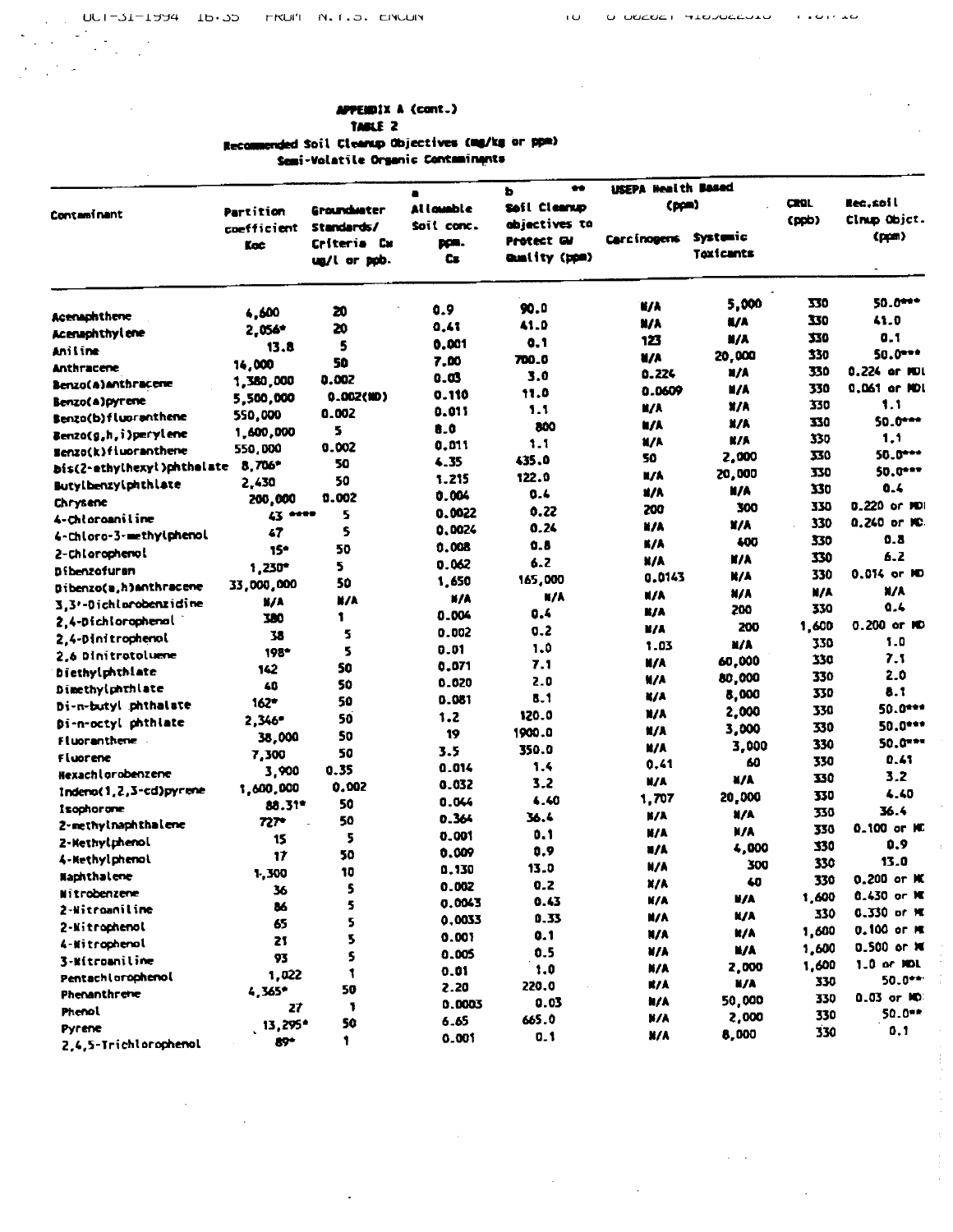UUT-JITIJJ4 ID-JD FRUIT N.T.J. ENUM

 $\frac{1}{2}$  .  $\frac{1}{2}$ 

 $\bullet$ . Allowable Soil Concentration Cs = f x Cw x Koc b. Soil cleanup objective \* Cs x Correction Factor (CF)

W/A is not available MDL is Method Detection Limit

Partition coefficient is calculated by using the following equation: tog Koc = -0.55 log S + 3.64, where S is solubility in water in ppm. Other Koc values are experimental values.

Correction Factor (CF) of 100 is used as per TACR #4046 As per TAGN #4046, Total VOCs < 10 ppm., Total Semi-VOCs < 500 ppm. and Individual Semi-VOCs < 50 ppm.

ever Koc is derived from the correlation Koc = 0.63 Kow ( Determining Soil Response Action Levels..... EPA/540/2-89/057). Kow is obtained from the USEPA computer detabase 'MAIN'.

Note: Soil cleanup objectives are developed for soil organic carbon content (f) of 1%, and should be adjusted for the actual soil organic carbon content if it is known.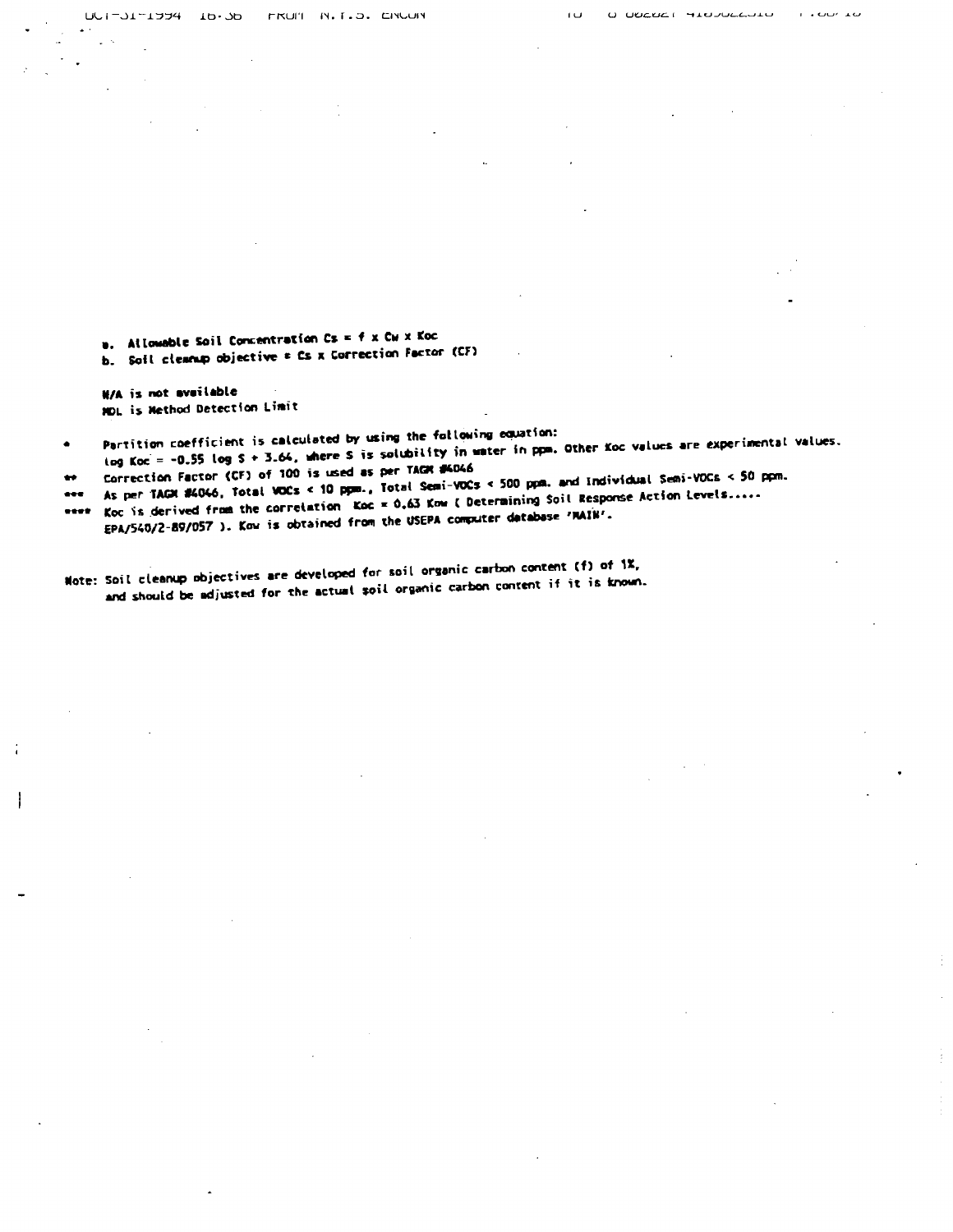$\mathcal{L}^{\text{max}}$ 

**INDIANALIZE CROCK** 

U QUEDET TEDUCEDED

APPENDIX A (cont.)

TABLE 3

Recommended soil cleanup objectives (mg/kg or ppm) / Nerbicides and PCBs T.

|                                                              |                                        | Organic Pesticines / Neiule                                     |                                                    | $\bullet$                                                                | USEPA Health Based                     |                              |                       |                                           |
|--------------------------------------------------------------|----------------------------------------|-----------------------------------------------------------------|----------------------------------------------------|--------------------------------------------------------------------------|----------------------------------------|------------------------------|-----------------------|-------------------------------------------|
| Contaminant                                                  | Partition<br>coefficient<br><b>Koc</b> | <b>Groundwater</b><br>Standards/<br>Criteria Cu<br>un/l or ppb. | 8<br><b>At Lowable</b><br>Soil conc.<br>pps.<br>Cs | ь<br>Soit Cleanup<br>objectives to<br>Protect GW<br><b>Quality</b> (ppm) | (p, n)<br>Carcinogens                  | Systemic<br>Toxicants        | <b>CROL</b><br>(ppb)  | $***$<br>Rec.soil<br>Cinup Objet<br>(ppm) |
| Aldrin                                                       | 96,000<br>3,800                        | MD(<0.01)<br>ND(<0.05)                                          | 0.005<br>0.002                                     | 0.5<br>0.2                                                               | 0.041<br>0.111                         | $\overline{2}$<br>N/A        | 8<br>8<br>8           | 0.041<br>0.11<br>0.2                      |
| alpha - BHC<br>beta - BHC                                    | 3,800<br>6,600                         | $MO < 0.05$ )<br>MD(<0.05)                                      | 0.002<br>0.003                                     | 0.2<br>0.3                                                               | 3.89<br>N/A                            | N/A<br>N/A<br>50             | 8<br>80               | 0.3<br>0.54                               |
| deits - BHC<br>Chlordane                                     | 21,305*<br>$104 -$                     | 0.1<br>4.4                                                      | 0.02<br>0.005                                      | 2.0<br>0.5                                                               | 0.54<br>$\mathbf{N}/\mathbf{A}$<br>2.9 | 800<br>N/A                   | 800<br>16             | 0.5<br>2.9                                |
| $2.4 - b$<br>$4.4 - 000$<br>$4, 4' - 00E$                    | 770,000*<br>440,000*<br>243,000*       | MD( <0.01)<br>MD(<0.01)<br>$MD(0.01)$                           | 0.077<br>0.0440<br>0.025                           | 7.7<br>$\pmb{4}$ , $\pmb{4}$<br>2.5                                      | 2.1<br>2.1                             | ¥/A<br>40.                   | 16<br>16              | 2.1<br>2.1                                |
| 4.4'-DDT<br>Dibenzo-P-dioxins(PCOD)<br>2,3,7,8 TCDD          | 1709800<br>10,700°                     | 0.000035<br>MO(<0.01)                                           | 0.0006<br>0.0010                                   | 0.06<br>0.1                                                              | N/A<br>0.044                           | N/A<br>$\cdot$<br><b>X/A</b> | N/A<br>16<br>16       | N/A<br>0.044<br>0.9                       |
| <b>Dieldrin</b><br>Endosulfan 1<br>Endosulfan II             | $8,168*$<br>8,031*                     | 0.1<br>0.1                                                      | 0.009<br>0.009<br>0.01                             | 0.9<br>0.9<br>1.0                                                        | N/A<br>$\mathbf{N}/\mathbf{A}$<br>N/A  | $N/\lambda$<br>N/A           | 16<br>16              | .0.9<br>1,0                               |
| Endosulfan Sulfate<br>Endrin                                 | 10,038*<br>9,157*<br>N/A               | 0.1<br>ND(<0.01)<br>N/A                                         | 0.001<br>N/A                                       | 0.1<br>W/A                                                               | N/A<br>$N/\Lambda$<br>5.4              | 20<br>N/A<br>20              | 8<br>$N/\lambda$<br>8 | 0.10<br>N/A<br>0.06                       |
| Endrin keytone<br>gamma - BNC (Lindane)<br>gamma - chiordane | 1,080<br>140,000                       | MD(<0.05)<br>0.1                                                | 0.0006<br>0.14<br>0.0010                           | 0.06<br>14.0<br>0.3                                                      | 0.54<br>0.16                           | 5.<br>40                     | 80<br>8               | 0.54<br>0.10                              |
| <b>Kentachlor</b><br><b>Heptachlor</b> epoxide               | 12,000<br>220<br>25,637                | ND(<0.01)<br>ND(<0.01)<br>35.0                                  | 0.0002<br>9.0                                      | 0.02<br>900                                                              | 0.077<br><b>H/A</b>                    | 0.6<br>400<br>K/A            | 8<br>80<br>N/A        | 0.02<br>***<br>$\mathbf{k}/\mathbf{A}$    |
| Nethoxychior<br>Mitotane<br>Parathion                        | N/A<br>760                             | N/A<br>1.5<br>0.1                                               | W/A<br>0.012<br>0.1                                | K/A<br>1.2<br>10.0                                                       | N/A<br>N/A<br>1.0                      | 500<br><b>N/A</b>            | 8<br>160              | 1.2<br>1.0(Surfac<br>10(sub-sur           |
| <b>PCBS</b><br>Polychlorinated dibenzo-                      | 17,510*                                |                                                                 |                                                    | N/A                                                                      | N/A                                    | N/A                          | K/A                   | <b>M/A</b>                                |
| furans (PCDF)<br><b>Silvex</b><br>$2,4,5-7$                  | N/A<br>2,600<br>53                     | N/A<br>0.26<br>35                                               | N/A<br>0.007<br>0.019                              | 0.7<br>1.9                                                               | N/A<br>X/A                             | 600<br>200                   | 330<br>330            | 0.7<br>1,9                                |

a. Allowable Soil Concentration Cs =  $f \times$  Cw  $\times$  Koc

- b. Soil clearup objective = Cs x Correction Factor (CF)
- N/A is not available

Partition coefficient is calculated by using the following equation:

Log Koc = -0.55 log S + 3.64, where S is solubility in water in ppm.

All other Koc values are experimental values.

\*\* Correction Factor (CF) of 100 is used as per TAGK #4046

"" As per TACM #4046, Total Pesticides < 10 ppm.

Note: Soil cleanup objectives are developed for soil organic carbon content (f) of 1% (S% for PCBs as per PCB guidance document), and should be adjusted for the actual soil organic Carbon content if it is known.